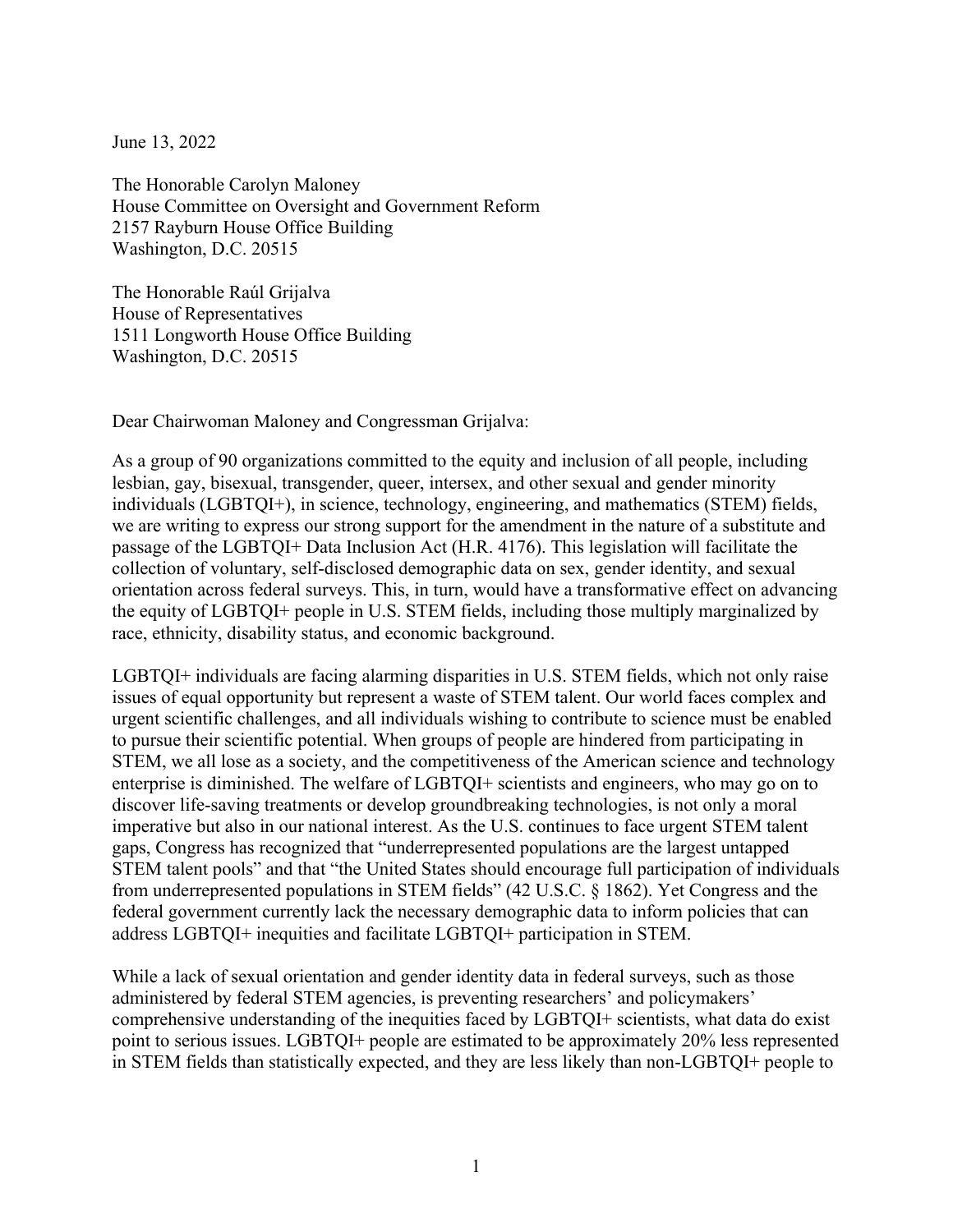major in STEM, persist in STEM, earn STEM degrees, and be in STEM occupations.<sup>1</sup> Harmful biases and unsupportive STEM environments appear to be partly at fault. LGBTQI+ scientists experience more career barriers and workplace harassment than non-LGBTQI+ scientists, even when controlling for other demographic and career-related factors.<sup>2</sup> From a prevalence standpoint, such career barriers can have an enormous impact on American science. LGBTQI+ people are estimated to currently comprise 7.1% of the U.S. population, and this number rises precipitously for younger generations who represent the future of American scientists, with 10.9% of Millennials and 22.8% of Gen-Z individuals identifying as  $LGBTQI^{+3}$ 

Broader policy developments also bring into focus the need for passage of the LGBTQI+ Data Inclusion Act. The U.S. Supreme Court has ruled that the 1964 Civil Rights Act protects  $L$ GBTQI+ employees from employment discrimination,<sup>4</sup> and President Biden's Executive Order 13988 strengthened these LGBTQI+ discrimination protections and extended them into the domains of education, housing, and immigration.<sup>5</sup> Comprehensive federal collection of sex, gender identity, and sexual orientation data would facilitate the enforcement of these governmental protections. Moreover, the Equitable Data Working Group convened by President Biden's Executive Order 13985 recently released recommendations calling for the establishment of standardized practices in the collection of these data across federal agencies.<sup>6</sup>

We in the scientific community deeply understand the importance of empirical data. Federal agencies collect survey data on a broad spectrum of topics that inform national policy, and LGBTQI+ data inclusion is paramount both to continuing to develop a diverse and talented STEM workforce and to providing the data we need as scientists to improve the welfare of LGBTQI+ populations. Federal law already firmly protects the privacy and confidentiality of respondent data, and a recent pilot study by the National Science Foundation showed that respondents typical of federal STEM surveys overwhelmingly report feeling comfortable providing sexual orientation and gender identity data to federal agencies.<sup>7</sup> Moreover, two recent National Academies consensus reports have made clear that the collection of these data in federal surveys is strongly beneficial, highly feasible, and urgently needed.<sup>8,9</sup>

<sup>1</sup> Freeman, J. B. (2020). Measuring and resolving LGBTQ disparities in STEM. *Policy Insights from the Behavioral and Brain Sciences*, *7*, 141-148.<https://journals.sagepub.com/doi/abs/10.1177/2372732220943232>

<sup>2</sup> Cech, E. A., & Waidzunas, T. J. (2021). Systemic inequalities for LGBTQ professionals in STEM. *Science Advances*, *7*, eabe0933.<https://advances.sciencemag.org/content/7/3/eabe0933>

<sup>3</sup> Gallup (2022). LGBT Identification in U.S. Ticks Up to 7.1%[. https://news.gallup.com/poll/389792/lgbt-identification-ticks](https://news.gallup.com/poll/389792/lgbt-identification-ticks-up.aspx)[up.aspx](https://news.gallup.com/poll/389792/lgbt-identification-ticks-up.aspx)

<sup>&</sup>lt;sup>4</sup> U.S. Supreme Court (2020). Bostock v. Clayton Count[y.](https://www.supremecourt.gov/opinions/19pdf/17-1618_hfci.pdf) https://www.supremecourt.gov/opinions/19pdf/17-1618 hfci.pdf

<sup>5</sup> White House (2021). Executive Order on Preventing and Combating Discrimination on the Basis of Gender Identity or Sexual Orientation (2021[\).](https://www.whitehouse.gov/briefing-room/presidential-actions/2021/01/20/executive-order-preventing-and-combating-discrimination-on-basis-of-gender-identity-or-sexual-orientation/) [https://www.whitehouse.gov/briefing-room/presidential-actions/2021/01/20/executive-order-preventing-and](https://www.whitehouse.gov/briefing-room/presidential-actions/2021/01/20/executive-order-preventing-and-combating-discrimination-on-basis-of-gender-identity-or-sexual-orientation/)[combating-discrimination-on-basis-of-gender-identity-or-sexual-orientation/](https://www.whitehouse.gov/briefing-room/presidential-actions/2021/01/20/executive-order-preventing-and-combating-discrimination-on-basis-of-gender-identity-or-sexual-orientation/)

<sup>6</sup> White House (2022). Release of the Equitable Data Working Group Report. [https://www.whitehouse.gov/ostp/news](https://www.whitehouse.gov/ostp/news-updates/2022/04/22/the-release-of-the-equitable-data-working-group-report/)[updates/2022/04/22/the-release-of-the-equitable-data-working-group-report/](https://www.whitehouse.gov/ostp/news-updates/2022/04/22/the-release-of-the-equitable-data-working-group-report/)

<sup>7</sup> Freeman, J. B. (2021). STEM disparities we must measure. *Science*, *374*, 1333-1334. <https://www.science.org/doi/full/10.1126/science.abn1103>

<sup>8</sup> National Academies of Sciences, Engineering, and Medicine (2021). *Understanding the Well-being of LGBTQI+ Populations*. <https://nap.nationalacademies.org/catalog/25877/understanding-the-well-being-of-lgbtqi-populations>

<sup>9</sup> National Academies of Sciences, Engineering, and Medicine (2022). *Measuring Sex, Gender Identity, and Sexual Orientation*. <https://nap.nationalacademies.org/catalog/26424/measuring-sex-gender-identity-and-sexual-orientation>